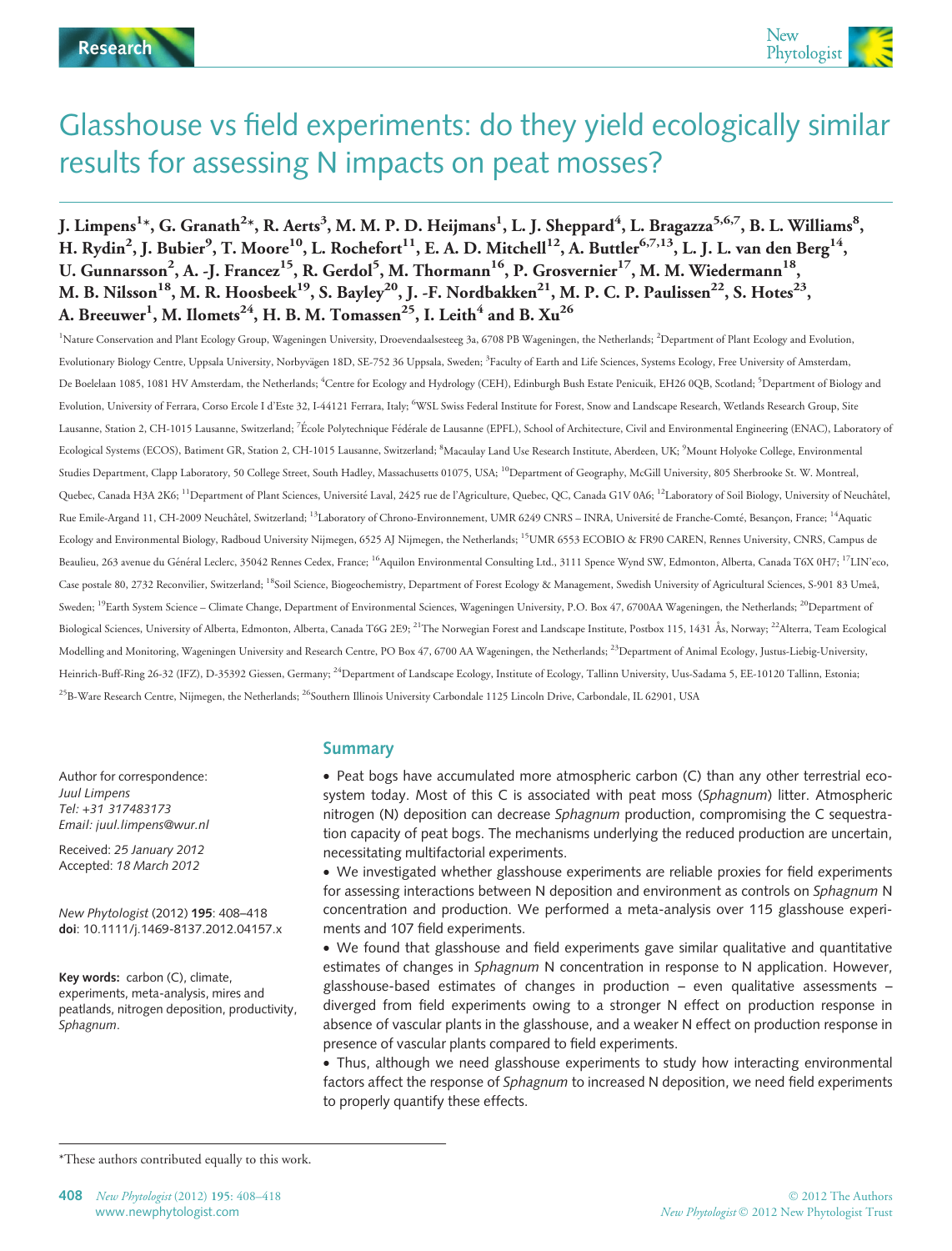# Introduction

Peat bogs significantly affect the earth's atmosphere (Frolking & Roulet, 2007) by sequestering  $CO<sub>2</sub>$  in the form of partly decomposed organic material (peat), mostly formed by peat mosses (Sphagnum species; Rydin & Jeglum, 2006). Peat bogs are nutrient-poor wetlands that commonly rely on atmospheric inputs as their sole source of external nutrients, making the vegetation composition sensitive to increases in nitrogen (N) deposition (Bobbink et al., 2010). The vegetation comprises mainly ericaceous dwarf shrubs and cyperaceous graminoids of low productivity, rooting in a matrix of living and dead Sphagnum. Once competition from Sphagnum is reduced, or the nutrient limitation is mitigated, vascular plants may gain a competitive advantage and, being taller, outcompete the mosses due to their better competitive ability for light (Hautier et al., 2009). Shifts from a moss- to a vascular-plant dominated state can depress carbon (C) sequestration rates (Juutinen et al., 2010) and even mobilize the N and C stored in the underlying peat by stimulating microbial activity (Freeman et al., 2004). The peatland store is equivalent to between 34 and 46% of atmospheric  $CO<sub>2</sub>$  (IPCC, 2007), and hence the ensuing C release into the atmosphere and the local environment may be substantial (Limpens et al., 2008).

Northern hemisphere peat bogs are experiencing a hitherto unprecedented combination of stresses such as increases in N deposition (Galloway et al., 2008), temperature, and drought frequency. Interactions between these factors may initiate a regime shift from a moss- to a vascular-plant dominated plant community, turning peat bogs from C sinks to C sources (Dise, 2009). Interactions between N deposition and other stresses are likely, as shown in a recent statistical meta-analysis of field experiments (Limpens et al., 2011). The analysis suggested that several variables affect the response of Sphagnum species to N deposition including N influx, presence of vascular plant, phosphorus availability, temperature, water table depth and species. The benefit of a meta-analysis of many experiments is that it reveals the influence of factors that are uncontrolled in a field situation. Experimental underpinning is needed, however, to understand the mechanisms underlying these statistical correlations (Dise & Phoenix, 2011).

The design of glasshouse experiments, although artificial, can remove some of the variables allowing a closer examination of the influence of factors, alone or in combination with others, on the response to N application. One of the difficulties of this approach, however, is that the small spatial scale in glasshouse experiments may cause a different response to N (Irvine et al., 2004). Such scale effects make translating the results from glasshouse to field difficult. This is particularly the case if processes operating at a larger scale (e.g. competitive interactions) start to dominate the processes at a small scale (e.g. physiological changes; Englund & Cooper, 2003). Comparing the outcomes of N-application experiments between glasshouse and field experiments, across different experimental spatial scales (from shoot to plot) and organizational complexity (with and without vascular plants), allows us to explore if the responses of Sphagnum to N application depend on the scale of experimentation and whether they are driven mainly by direct or indirect effects. We hypothesized that:

• the direction of the response (qualitative response) of Sphagnum production and tissue N concentration to N and its sensitivity to environmental modifiers (N influx, presence of vascular plants, phosphorus availability, temperature, water table depth, species) is similar for both glasshouse and field experiments;

• the strength of the response (quantitative response) of Sphagnum production is lower in glasshouse experiments because of superior growing conditions;

• the quantitative response of Sphagnum production is determined by the organizational complexity (such as the presence of vascular plants), rather than by the scale (area) of the experimental unit.

# **Description**

#### Data acquisition

Nitrogen application studies conducted on Sphagnum-dominated vegetation were located by searching the Web of Science and Google Scholar using the key words Sphagnum, nitrogen, peatlands, bogs, mires, and fertilis(z)ation in 2009. In addition, we used our contacts within the peatland researcher community to acquire additional data and information about the experiments. Authors were asked to share raw data, enabling a uniform calculation of treatment effects. For those cases where raw data were irretrievable (nine studies; Supporting Information Table S1), we extracted the data from published manuscripts. In addition, we included unpublished N concentration, production or stem growth data related to published experiments of co-authors of this paper. For multiple-year experiments we only used data from the last year. We selected all studies where the control was subject to the same temperature regime as the fertilization treatments. These selection criteria left us with 44 studies covering 14 countries across North America and Eurasia. The resulting dataset (Table S1) contains information of 222 experiments (115 glasshouse; 107 field) reporting on Sphagnum N concentration (119 glasshouse; 87 field) and 206 reporting on Sphagnum production.

From the 44 studies, we included three response variables and 14 explanatory variables. Response variables were: Sphagnum N concentration in the upper 3 cm of the shoot, Sphagnum production and stem growth. Explanatory variables were: experiment type; number of seasons that N was applied; presence of vascular plants; background N deposition; N application; N application rate; P application; precipitation; temperature; position above the water table (microhabitat); scale of the experimental unit; Sphagnum species; N dose concentration; and form and frequency in which N was applied. Mean and standard deviation (SD) of the response variables were calculated or extracted for all N-treatments per study, treating different species subject to the same treatment, or the same species subject to different treatments, as separate experiments (Gurevitch & Hedges, 1999). In 14 studies, stem growth had been measured instead of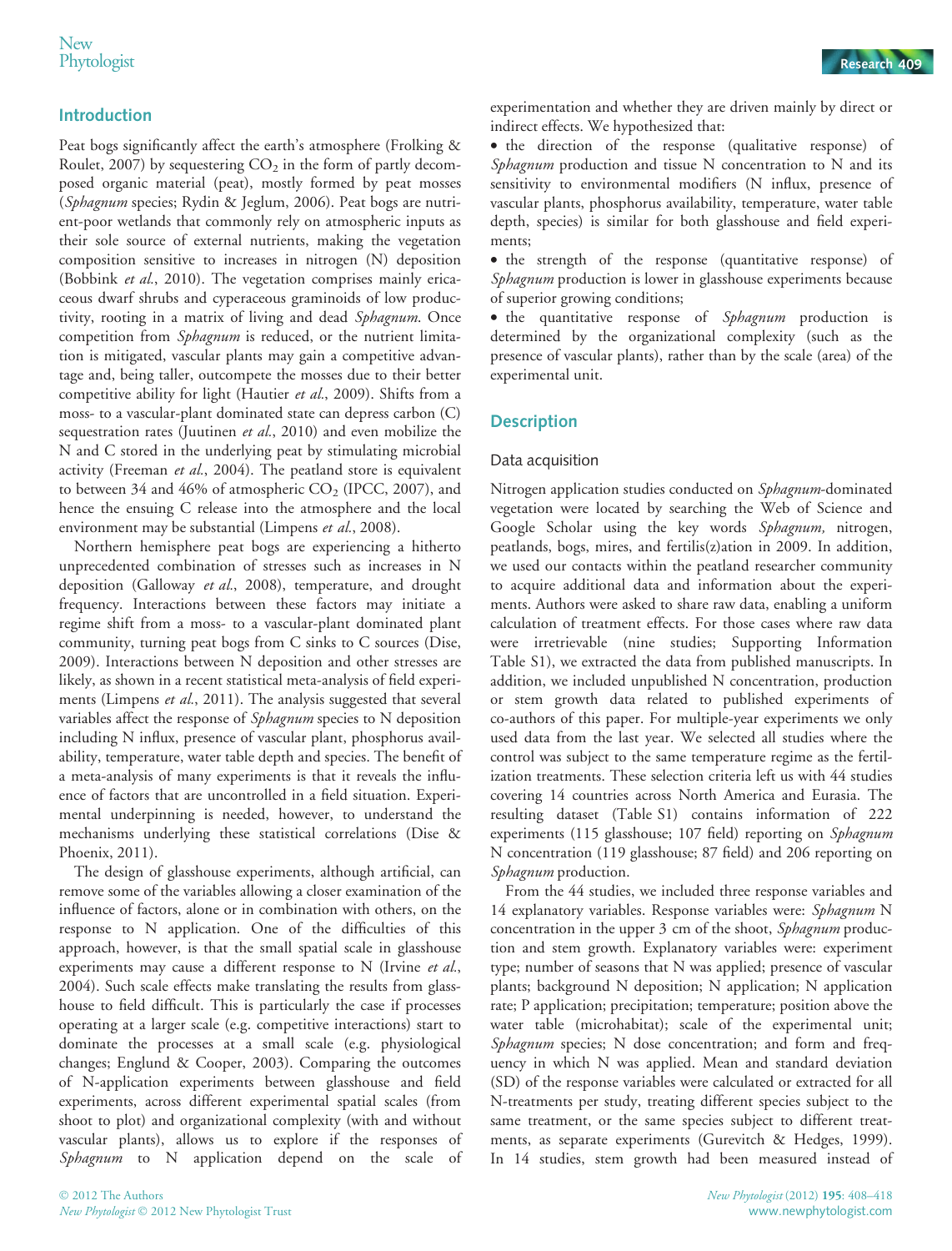production. To maximize the number of experiments included in our analysis, we converted stem growth to production by using the relationship between stem growth and production derived from a subset of glasshouse and field experiments where both variables had been reported. Excluding the stem growth studies from our meta-analysis did not affect the conclusions but did slightly widen the 95% credible intervals.

Sphagnum responses to N application were standardized before the analyses, expressing the effect relative to the control. For each experiment, the effect size was calculated as the natural logarithm  $(log_e)$  of the response ratio  $(rr)$  of *Sphagnum* production (PROD) or N concentration (N). The  $rr$  is defined as the mean of the experimental group  $(E)$  divided by the mean of the control group  $(C)$ . The log<sub>e</sub> of the response ratio was used to linearize the metric and achieve a more normal distribution (Hedges et al., 1999). A negative  $Nlog_e rr$  (hereafter written as Nlnrr) indicates that applying N reduced the N concentration, whereas a positive Nlnrr indicates that applying N increased the N concentration relative to the control. Assuming treatment and control are independent, the variance (Var) of  $log_e rr$  is Var ( $log_e E - log_e C$ ) and is calculated as  $(SD_E^2/n_E E^2) + (SD_C^2/n_C C^2)$  (Hedges *et al.*, 1999), where  $n$  is the sample size. To better evaluate the relative importance of the explanatory variables they were standardized by subtracting the mean and dividing by two times SD before the analyses (Gelman, 2008). Regression coefficients are then standardized in our models and are directly comparable with each other, including untransformed binary variables (Gelman, 2008).

#### Statistical model building

We tested our hypotheses using a meta-regression approach (Gurevitch & Mengersen, 2010) using the standardized response of Sphagnum production (PRODlnrr) and Sphagnum N concentration (Nlnrr) to N application as the response variables. Explanatory variables (Table 1) were assessed for collinearity to ensure that modelled variables could be estimated independently. Additionally, we investigated the distribution of the variables to ensure relatively even distribution of data within the N application range, and within categories. When building submodels for testing variables that could not be tested in the main models due to overfitting (Thompson & Higgins, 2002; Lajeunesse, 2010), or too uneven distribution of data within categories (Harrell, 2001), we included N application rate and, if possible, other variables that were significant in the main models (Tables 2, 3; model b). The influence of covariates associated with the N treatments that could potentially bias our results (Table 1) was tested in submodels. For more information on explanatory variables and model choices see Supporting Information Notes S1.

In order to test if glasshouse and field experiments differ in their overall response to N application, we fitted a model with experimental type as the only variable (Tables 2, 3; model a). To explore if glasshouse experiments are reliable proxies for field experiments for the assessment of the interactions between N deposition and environment, we used the models for the response of production (PRODlnrr) and Sphagnum N concentration (Nlnrr) from Limpens et al. (2011), adding interactions between the explanatory variables and experimental type (Tables 2, 3; model b). To test interactions with species we ran separate models for those species for which we had a substantial amount of data covering a broad range of our explanatory variables for both glasshouse and field experiments (Table S2). To investigate if there is a linear trend between Sphagnum response and scale we ran a separate model (Tables 2, 3; model c).

Table 1 Description and ranges of predictor variables and covariates used in our models (Tables 2, 3, S2)

| Variables                   |                                                                                                                                      | Range          |                   |  |
|-----------------------------|--------------------------------------------------------------------------------------------------------------------------------------|----------------|-------------------|--|
| In models (Tables 2, 3)     | Description                                                                                                                          | Glasshouse     | Field             |  |
| <b>Experiment type</b>      | Glasshouse (G) or field experiment (F)                                                                                               |                |                   |  |
| Presence of vascular plants | Present vs removed by clipping aboveground shoots (G & F)                                                                            |                |                   |  |
| Number of seasons           | 6 months = 1 growing season (G), number of growing seasons (F)                                                                       | $0.3 - 3$      | $1 - 6$           |  |
| Background N deposition     | Wet N deposition rate (gN $m^{-2}$ yr <sup>-1</sup> ) at collection site (G) or<br>experimental site (F)                             | $0.12 - 2.8$   | $0.09 - 2$        |  |
| N application rate          | N applied (gN $m^{-2}$ yr <sup>-1</sup> ) to experimental unit (G & F)                                                               | $0.25 - 11.26$ | $0.46 - 15$       |  |
| P application               | P applied vs no P applied (G & F)                                                                                                    | Yes-no         | Yes-no            |  |
| Temperature                 | Mean glasshouse temperature (G) or mean July temperature (F) in $\degree$ C                                                          | $15 - 25$      | $10.6 - 20$       |  |
| Microhabitat                | Species characteristic of (G) wet lawn vs dry hummock microhabitat (F)                                                               | Lawn-hummock   | Lawn-hummock      |  |
| Scale                       | Experimental unit to which treatments where applied (G & F)                                                                          | Shoot, pot     | Pot, plot, field  |  |
| Variables & Covariates      |                                                                                                                                      |                |                   |  |
| In submodels (Table S2)     |                                                                                                                                      |                |                   |  |
| Sphagnum species            | Dominant species in the experimental unit (G & F)                                                                                    |                |                   |  |
| N dose concentration        | N concentration (g $ ^{-1}$ ) of the fertilizer solution (G & F)                                                                     | $0.0002 - 2$   | $0.002 - 2$       |  |
| N form                      | Form (NH <sub>4</sub> <sup>+</sup> , NO <sub>3</sub> <sup>-</sup> , NH <sub>4</sub> NO <sub>3</sub> ) in which N was applied (G & F) | All three      | All three         |  |
| N frequency                 | Frequency: low < 6 times $yr^{-1} \le$ medium $\le$ 0.3 times wk <sup>-1</sup><br>(high) of N application ( $G$ & F)                 | High           | Low, medium, high |  |

For a more extensive description of the variables see Table S1 and/or Notes S1. Note that some variables (Temperature, Microhabitat, Background N deposition and Number of seasons) were not fully comparable between experiment types.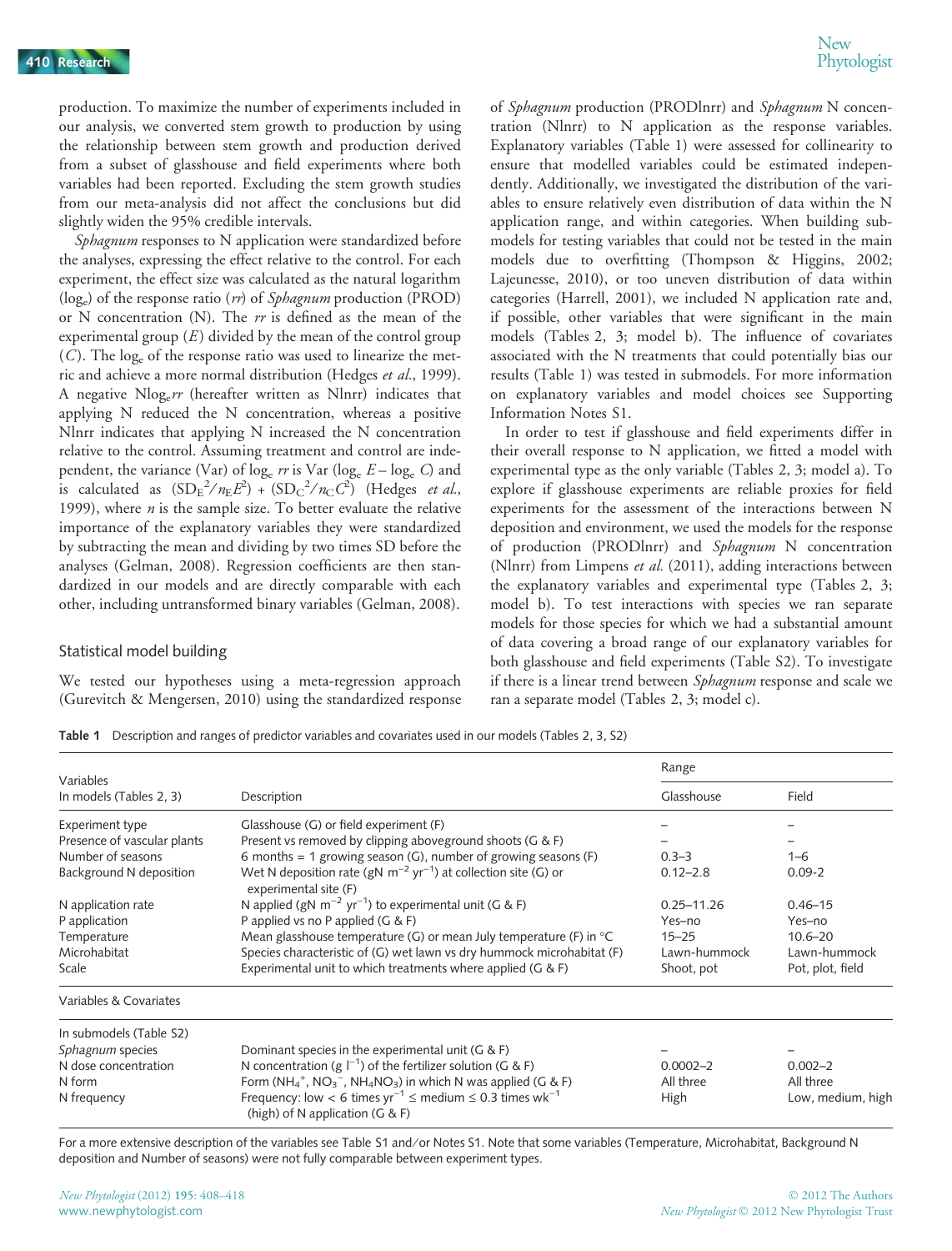Table 2 Results of three (a–c) Hierarchical Bayes Linear Models (HBLM) on the response of Sphagnum N concentration (Nlnrr, loge (treatment/control)) with standardized model coefficients (St. coef.)

|                                                                        | N   | St. coef. | Upper   | Lower   | P      | $\tau^2$ | Rob.    |
|------------------------------------------------------------------------|-----|-----------|---------|---------|--------|----------|---------|
| Model a: overall differences                                           |     |           |         |         |        |          |         |
| $Exp = 206$                                                            |     |           |         |         |        |          |         |
| Intercept (field)                                                      | 87  | 0.31      | 0.41    | 0.21    | < 0.01 | 0.07     |         |
| Experiment type (glasshouse)                                           | 119 | $-0.01$   | 0.15    | $-0.17$ | 0.88   |          |         |
| Model b: interactions with environmental variables (Fig. 2a)           |     |           |         |         |        |          |         |
| $Exp = 206$                                                            |     |           |         |         |        |          |         |
| Intercept (field, lawn species, no P)                                  |     | 0.41      | 0.50    | 0.33    | < 0.01 | 0.02     | $++$    |
| Experiment type (glasshouse)                                           |     | $-0.08$   | 0.03    | $-0.18$ | 0.13   |          |         |
| No. of seasons                                                         |     | 0.18      | 0.26    | 0.10    | < 0.01 |          | $++$    |
| Background N deposition                                                |     | $-0.22$   | $-0.09$ | $-0.35$ | < 0.01 |          | $++$    |
| Nitrogen (N) application rate                                          |     | 0.35      | 0.47    | 0.24    | < 0.01 |          | $++$    |
| Nitrogen (N) application rate^2                                        |     | $-0.37$   | $-0.23$ | $-0.52$ | < 0.01 |          | $++$    |
| Phosphorus (P) application                                             |     | $-0.05$   | 0.04    | $-0.14$ | 0.27   |          |         |
| Temperature                                                            |     | 0.11      | 0.28    | $-0.05$ | 0.18   |          |         |
| Microhabitat (hummock)                                                 |     | $-0.18$   | $-0.08$ | $-0.28$ | < 0.01 |          | $++$    |
| Experiment type (glasshouse) $\times$ no. of seasons                   |     | 0.02      | 0.22    | $-0.17$ | 0.82   |          |         |
| Experiment type (glasshouse) $\times$ Background N deposition          |     | 0.28      | 0.42    | 0.13    | < 0.01 |          | $^{++}$ |
| Experiment type (glasshouse) $\times$ Nitrogen (N) application rate    |     | 0.01      | 0.14    | $-0.13$ | 0.92   |          |         |
| Experiment type (glasshouse) $\times$ Nitrogen (N) application rate ^2 |     | 0.26      | 0.43    | 0.09    | < 0.01 |          | $++$    |
| Experiment type (glasshouse) $\times$ Phosphorus (P) application       |     | $-0.17$   | $-0.04$ | $-0.30$ | < 0.01 |          | $^{+}$  |
| Experiment type (glasshouse) $\times$ Temperature                      |     | $-0.08$   | 0.11    | $-0.28$ | 0.40   |          |         |
| Experiment type (glasshouse) $\times$ Microhabitat (hummock)           |     | 0.36      | 0.50    | 0.22    | < 0.01 |          | $++$    |
| Model c: effect of scale (Fig. 2c)                                     |     |           |         |         |        |          |         |
| $Exp = 206$                                                            |     |           |         |         |        |          |         |
| Intercept (Scale - shoot)                                              | 63  | 0.28      | 0.33    | 0.23    | < 0.01 | 0.02     | $++$    |
| Scale - pot                                                            | 71  | 0.03      | 0.10    | $-0.04$ | 0.37   |          |         |
| Scale - plot                                                           | 72  | 0.08      | 0.15    | 0.01    | 0.02   |          | $^{+}$  |
| Nitrogen (N) application rate                                          |     | 0.36      | 0.43    | 0.30    | < 0.01 |          | $++$    |
| Nitrogen (N) application rate^2                                        |     | $-0.19$   | $-0.11$ | $-0.27$ | < 0.01 |          | $++$    |

Note that Number of seasons replaces Presence of vascular plants, which affected PRODlnrr (Table 2) but not Nlnrr. Exp, total number of experiments; N, number of experiments within category. Negative coefficients indicate that an increase in the predictor variable depresses the response of Sphagnum to N addition. Categorical levels are compared to the intercept, which for model b is set to field experiments, in the lawn microhabitat, without phosphorus application. Interaction terms show the differences in intercept, or slope for continuous variables, between groups within a variable. For example, the slope for N application rate in the field is the term Nitrogen (N) application rate, while the slope for glasshouse experiments is acquired by adding the terms Nitrogen (N) application rate and Experiment type (glasshouse) × Nitrogen (N) application rate. Upper and lower = 95% credible intervals; P, two-sided P-value derived from the posterior probability that the regression coefficient is zero;  $\tau^2$ , hierarchical variance (i.e. heterogeneity); Rob., robustness results assessed by a leave-one-out jack-knifing approach. 0, sensitive; +, robust; ++, very robust.

# Sampling dependence and hierarchical Bayes linear model (HBLM)

The linear mixed-model of a meta-analysis can be expressed as:  $\gamma = X\beta + \delta + \varepsilon$  ( $\gamma$ , vector of effect size estimates (log<sub>e rr)</sub>; X, design matrix with the explanatory variables;  $\beta$ , vector of parameters (including an intercept term and the effects of the explanatory variables);  $\delta$ , identity matrix with  $\tau^2$  (i.e. the residual heterogeneity) along the diagonal). Residual heterogeneity is the variability among experimental outcomes that is not explained by the explanatory variables in the model. e is the sampling variance–covariance matrix that is assumed to be known and has experiment-specific variances on the diagonal. As indicated earlier, we calculated the response ratio for different N application rates by dividing the mean of the experimental group by the mean of the control group. Because many studies used multiple N application rates and only one control treatment, the same samples were used as control for more than one experimental

group, creating sampling dependence in the responses that had to be dealt with (Gurevitch & Hedges, 1999). We controlled for the sampling dependence by including co-variances between related experiments in  $\varepsilon$  as off-diagonal blocks (Hedges et al., 2010) in a hierarchical Bayes linear model (HBLM; Kulmatiski et al., 2008; Stevens & Taylor, 2009). For further details on calculations of co-variances between experiments and comparison of HBLM with the method of moments estimation see Limpens et al. (2011). Controlling for sampling dependence is crucial in a study such as ours as our dataset had many multiple-treatment studies (Table S1). We performed the analyses in R (R Development Core Team, 2011), employing the metahdep package (Stevens & Nicholas, 2009). In a HBLM set-up metahdep uses a noninformative normal prior on  $\beta$ l(t), and a log-logistic prior on τ. See Stevens & Taylor (2009) for computational details. Regression coefficients are given with 95% credible intervals, meaning that  $\beta$  lies within the interval with a posterior probability of 0.95. Credible intervals were calculated as two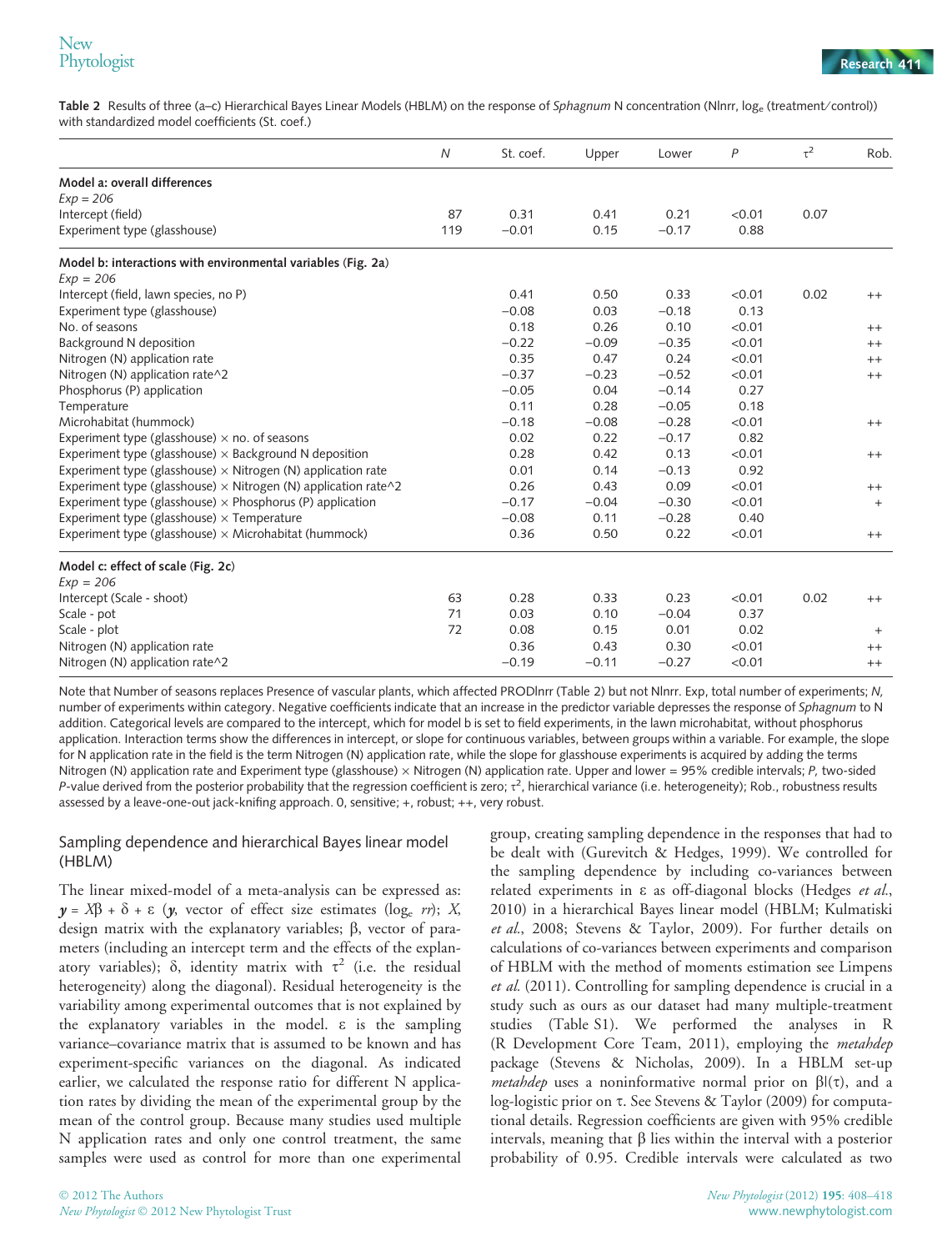Table 3 Results of three (a–c) Hierarchical Bayes Linear Models (HBLM) on the response of Sphagnum production (PRODInrr, loge (treatment/control)) with standardized model coefficients (St. coef.)

|                                                                     | N   | St. coef. | Upper   | Lower   | $\overline{P}$ | $\tau^2$ | Rob.         |
|---------------------------------------------------------------------|-----|-----------|---------|---------|----------------|----------|--------------|
| Model a: overall differences                                        |     |           |         |         |                |          |              |
| $Exp = 222$                                                         |     |           |         |         |                |          |              |
| Intercept (field)                                                   | 107 | $-0.07$   | 0.01    | $-0.14$ | 0.08           | 0.04     |              |
| Experiment type (glasshouse)                                        | 115 | 0.02      | 0.11    | $-0.08$ | 0.74           |          |              |
| Model b: interactions with environmental variables (Fig. 3a)        |     |           |         |         |                |          |              |
| $Exp = 222$                                                         |     |           |         |         |                |          |              |
| Intercept (field, no vascular plants, lawn species, no P)           |     | 0.25      | 0.40    | 0.09    | < 0.01         | 0.02     | $++$         |
| Experiment type (glasshouse)                                        |     | $-0.32$   | $-0.15$ | $-0.49$ | < 0.01         |          | $++$         |
| Presence vascular plants                                            |     | $-0.52$   | $-0.35$ | $-0.68$ | < 0.01         |          | $^{++}$      |
| Background N deposition                                             |     | $-0.43$   | $-0.23$ | $-0.62$ | < 0.01         |          | $++$         |
| Nitrogen (N) application rate                                       |     | $-0.15$   | $-0.05$ | $-0.25$ | < 0.01         |          | $++$         |
| Phosphorus (P) application                                          |     | 0.27      | 0.43    | 0.12    | < 0.01         |          | $^{+}$       |
| Temperature                                                         |     | $-0.01$   | 0.18    | $-0.20$ | 0.92           |          |              |
| Microhabitat (hummock)                                              |     | $-0.16$   | 0.00    | $-0.32$ | 0.04           |          | $\mathbf{0}$ |
| Experiment type (glasshouse) $\times$ Presence vascular plants      |     | 0.55      | 0.84    | 0.27    | < 0.01         |          | $^{++}$      |
| Experiment type (glasshouse) $\times$ Background N deposition       |     | 0.41      | 0.63    | 0.20    | < 0.01         |          | $++$         |
| Experiment type (glasshouse) $\times$ Nitrogen (N) application rate |     | 0.03      | 0.16    | $-0.10$ | 0.64           |          |              |
| Experiment type (glasshouse) $\times$ Phosphorus (P) application    |     | $-0.24$   | $-0.05$ | $-0.43$ | 0.01           |          | $\mathbf{O}$ |
| Experiment type (glasshouse) $\times$ Temperature                   |     | 0.10      | 0.32    | $-0.12$ | 0.37           |          |              |
| Experiment type (glasshouse) $\times$ Microhabitat (hummock)        |     | 0.19      | 0.47    | $-0.08$ | 0.15           |          |              |
| Microhabitat (hummock) $\times$ Temperature                         |     | $-0.26$   | $-0.02$ | $-0.50$ | 0.03           |          | $\mathbf 0$  |
| Model c: effect of scale (Fig. 3c)                                  |     |           |         |         |                |          |              |
| Intercept (Scale - plot - no vascular plants)                       |     | 0.32      | 0.49    | 0.15    | < 0.01         | 0.03     | $^{+}$       |
| Scale - field                                                       | 5   | $-0.16$   | 0.10    | $-0.43$ | 0.21           |          |              |
| Scale - pot                                                         | 17  | $-0.30$   | $-0.11$ | $-0.49$ | < 0.01         |          | 0            |
| Scale - shoot                                                       | 62  | $-0.38$   | $-0.20$ | $-0.56$ | < 0.01         |          | $+$          |
| Presence vascular plants (plot)                                     | 62  | $-0.59$   | $-0.39$ | $-0.78$ | < 0.01         |          | $++$         |
| Scale - pot $\times$ Presence vascular plants (pot)                 | 67  | 0.45      | 0.73    | 0.17    | < 0.01         |          | $+$          |
| Nitrogen (N) application rate                                       | 9   | $-0.12$   | $-0.06$ | $-0.19$ | < 0.01         |          | $++$         |

Exp, total number of experiments; N, number of experiments within category. Negative coefficients indicate that an increase in the predictor variable depresses the response of Sphagnum to adding N. Categorical levels are compared to the intercept, which for model b is set to field experiments, without vascular plants, in the lawn microhabitat without phosphorus application. For interpretation interaction terms see legend Table 2. Upper and lower = 95% credible intervals, P, two-sided P-value derived from the posterior probability that the regression coefficient is zero;  $\tau^2$ , hierarchical variance (i.e. heterogeneity); Rob., robustness results assessed by a leave-one-out jack-knifing approach. 0, sensitive; +, robust; ++, very robust.

times the posterior SD of the coefficients. Two-sided P-values for the coefficients are also provided for a more familiar interpretation of significant effects.

## Model checking

In order to examine sample size bias, we plotted effect size vs variance and number of replicates (Supporting Information Fig. S1a–d). In addition, we checked potential bias of our results owing to differences in within-study variance of the two experiment types. Barring one outlier (Fig. S1c), mean within-study variance and SD were almost identical between field and glasshouse experiments. For general model checking we used residual analyses. To check for robustness in our significant coefficient estimates (i.e.  $P < 0.05$ ), a leave-one-out jack-knifing approach was used where we re-ran models after removing each observation, or study, sequentially from the initial dataset (Efron & Tibshirani, 1993). The result was considered weakly robust (+; Tables 2, 3) when the coefficient remained significant for all runs where one experiment was left out (i.e.  $N_{\text{experiment } - 1}$  runs), and

robust (++; Tables 2, 3) when the coefficient remained significant after a whole study was left out (i.e.  $N_{study - 1}$  runs). The effect of extreme data points was investigated by comparing the model results before and after removing these extremes. For the jack-knifing approach we used a statistical definition of study. We collected data of 44, mainly published, sources. Some of these sources reported experiments that had been performed at multiple sites. Others reported multiple experiments that had been run under different conditions in the glasshouse. At this substudy level we had not 44 but 56 studies that we considered statistically independent and that were used for the jack-knifing approach.

## Exploring N treatment artefacts

A major criticism of N-application experiments is that the level of the experimental treatment (in this case, N-application rate) is often substantially higher than the background N deposition received by even highly impacted ecosystems, leading to treatment artefacts (Pearce & van der Wal, 2008). Limpens et al. (2011) showed that the increase in Sphagnum tissue N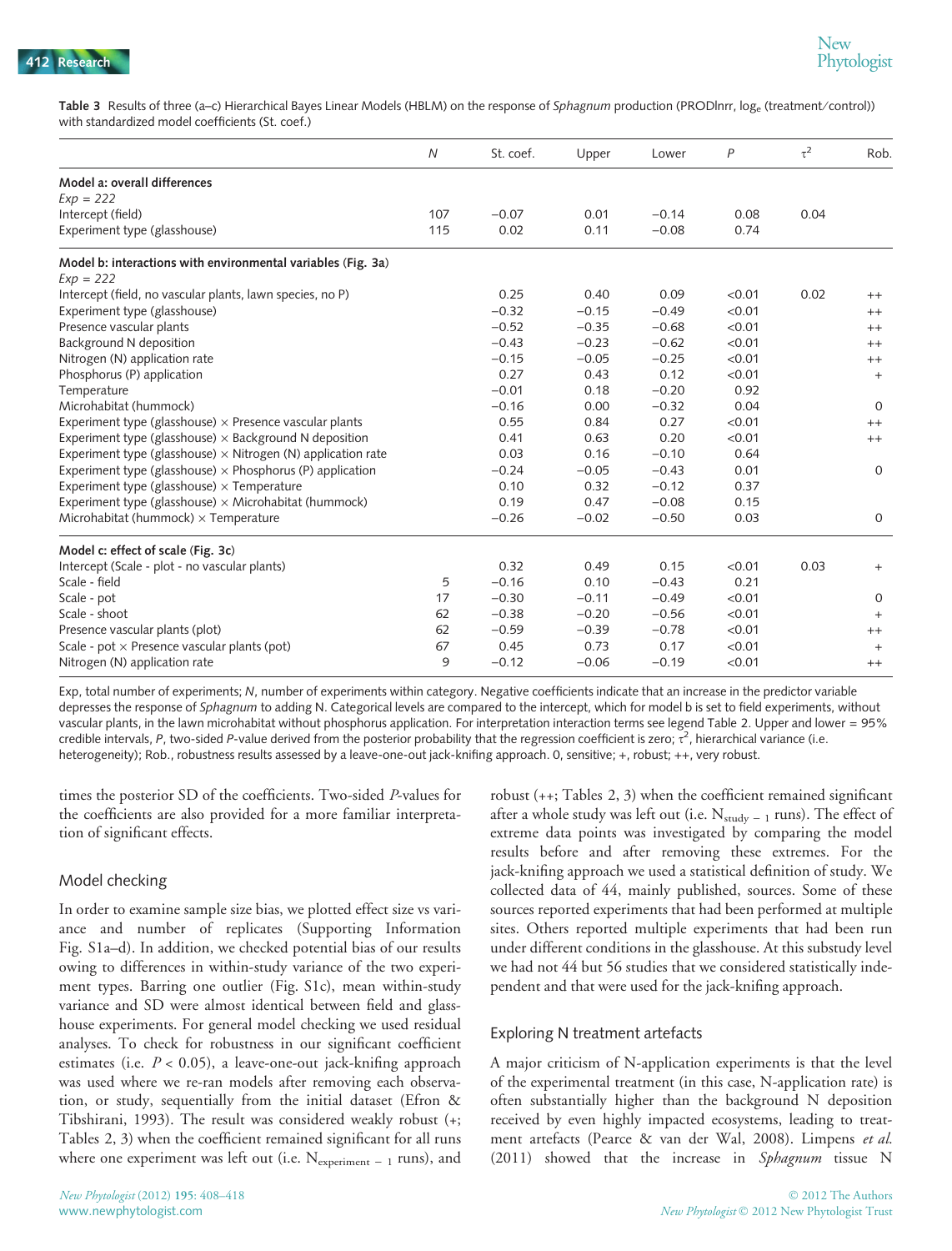concentration with N influx across field experiments was indistinguishable from that measured across a natural gradient of N deposition (Bragazza et al., 2005), suggesting that N application side effects, if present at all, were negligible. To test if the same applied to glasshouse experiments, we compared the relationships between nonstandardized Sphagnum N concentration and N influx between glasshouse and field experiments. For field experiments N influx (gN  $m^2$  yr<sup>-1</sup>) was defined as the sum of background N deposition and N application rate; for glasshouse experiments N influx equalled N application rate. The analysis was performed by fitting a generalized least square regression (GLS) to account for the within-study correlation, using the R package nlme (Pinheiro et al., 2011). For more information see Notes S1.

## **Results**

#### Sphagnum N concentration response

The relationship between Sphagnum N concentration and N influx in glasshouse experiments was almost identical (both in trend and scatter) to that in field experiments for a wide range in N influx (Fig. 1). This result was sustained when experiments at high N influx  $(10 \text{ g N m}^{-2} \text{ yr}^{-1})$  were omitted. The choice of a nonlinear model (N concentration = intercept +  $\beta \times \log_e(N)$ influx) was based on previous work (Bragazza et al., 2005; Limpens et al., 2011) to better model N saturation. Fitting a linear model (i.e. not transforming N influx with loge) did not yield any difference between glasshouse and field experiments either  $(P =$ 



Fig. 1 Relationships between Sphagnum nitrogen (N) concentration in the top 0–3 cm of the shoot and N influx (the sum of background wet deposition and applied N) for glasshouse (circles) and field (triangles) experiments. The fitted model is: N concentration =  $\mu$  + 2.7  $\pm$  0.3  $\times$  log<sub>e</sub> (N influx) ( $P < 0.01$ ), and is illustrated by lines for glasshouse experiments (dashed line,  $\mu = 11.7$ ,  $n = 67$ ) and field experiments (solid line,  $\mu = 11.4$ ,  $n = 69$ ). The nonsignificant experiment type  $\times$  N influx interaction  $(P = 0.42)$  was removed for simplicity but the main effect of experiment type was kept for illustrative purpose, that is, the difference between the lines, even though their effects were tiny and not significant.

0.37), was less successful in predicting N concentration at low N influx, and generally displayed a worse fit (Akaike Information Criterion (AIC)<sub>linear</sub> = 648, AIC<sub>non-linear</sub> = 645). Our results suggest that artefacts associated with glasshouse experiments are negligible compared to the variability inherent to field experiments.

Nitrogen application increased Sphagnum N concentration relative to the control (Nlnrr), irrespective of experiment type (Table 2, model a). Moreover, the variation in effect size of Nlnrr did not significantly differ between experiment types (SD glasshouse = 0.28, SD field = 0.25;  $P = 0.14$ ). Examining the interaction effects between experiment type and environmental variables, such as microhabitat, background N deposition, N application rate and P application, did reveal a number of differences between glasshouse and field experiments, however (Table 2, model b). The largest interaction effect was with microhabitat (Fig. 2a). In glasshouse experiments, Sphagnum species characteristic of dry microsites (hummocks) increased more in N concentration than Sphagnum species characteristic of wet microsites (lawns), even at similar water table depth (not shown). In the field experiments, hummock species showed an opposite response, increasing less in N concentration than lawn species per unit of applied N. The response of Nlnrr to background N deposition also differed between experiment types. In glasshouse experiments, Nlnrr was not affected by the background N deposition the mosses had been subject to before the start of the experiment. For field experiments, however, Sphagnum subject to a high background N deposition increased less in N concentration per unit of applied N, than Sphagnum subject to low background N deposition. The interaction with P application was strongly driven by a few experiments and was, therefore, not robust.

Analyses based on individual species (Table S2) showed that S. fuscum was likely the driver behind the microhabitat  $\times$  experiment type interaction (Table 2, model b). This species had the lowest response value in the field but the highest in the glasshouse, while S. fallax and S. magellanicum had very similar values for both experiment types (Fig. 2b, Table S2).

The scale of the experimental unit hardly affected the N concentration response. Although the data suggested a smaller increase in N concentration in shoot than in plot experiments (Fig. 2c; Table 2, model c), the effect was small and depended on a few experiments and/or studies. Note that none of the experiments using field as experimental unit reported N concentration.

The effect of N dose on Nlnrr did not differ between experiment types (Table S2). Analysis of N form was unreliable as a consequence of unequal distribution of sample sizes (Table S2).

# Sphagnum production response

Without controlling for differences in environment, species or design (Table 3, model a), the only difference between the outcome of glasshouse and field experiments was the smaller variation of the production response (i.e. the variation of effect sizes for PRODlnrr) in glasshouse experiments (SD glasshouse = 0.28, SD field =  $0.60; P < 0.01$ ). After including environmental variables in the model (Table 3, model b), heterogeneity in the outcomes among the experiments was better accounted for and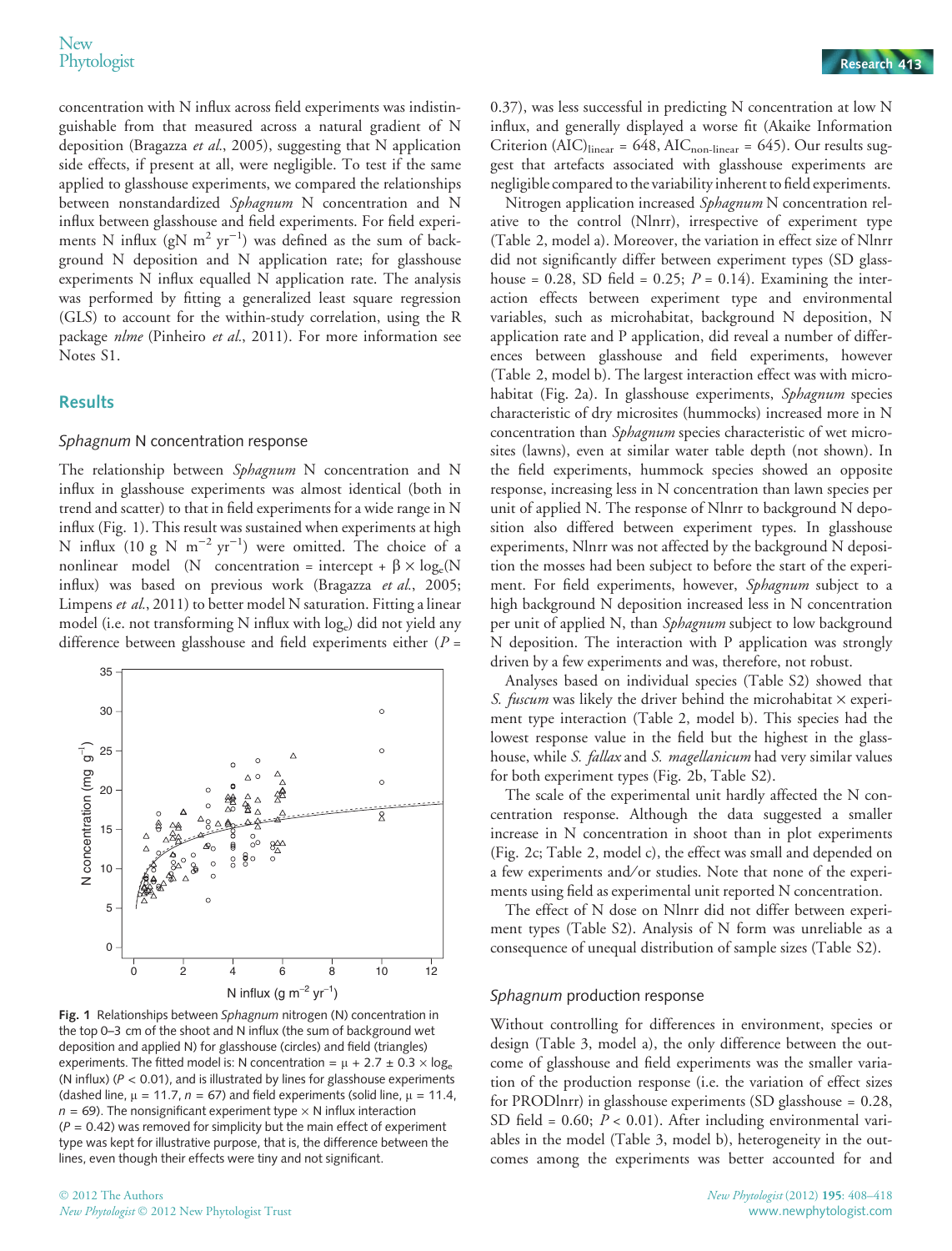

Fig. 2 Response of Sphagnum nitrogen (N) concentration (Nlnrr,  $\log_{\mathrm{e}}$  (treatment/control)) for: (a) glasshouse and field experiments with species characteristic of dry (hummocks, open symbols) and wet (lawns, filled symbols) microhabitats, (b) glasshouse (circles) and field (triangles) experiments for individual species (Sphagnum fallax, S. fuscum, S. magellanicum) and (c) for different scales of the experimental unit (shoot, pot and plot). Positive values for the response ratio, that is, above the thin horizontal line, indicate an increased production relative to the control treatment. Symbols represent fitted means conditioned on the variables in models b and c (Table 2). For tests at species level we added species interaction terms to model b (Table S2). Variables not shown in the figure are kept fixed at their mean value. Confidence in estimates is illustrated by 95% credible intervals. The numbers below the intervals indicate the number of experiments in each group.

differences in experiment type became evident. While N application in glasshouse experiments had a neutral to negative effect on PRODlnrr, adding similar rates of N in field experiments either stimulated or depressed Sphagnum production relative to the control, depending on the presence of vascular plants (Fig. 3a; Table 3, model b). Although the sample size for glasshouse experiments with vascular plants is low and the interaction experiment type  $\times$  presence of vascular plants should be interpreted with some caution, the effect is consistent between experiments and studies. For the other interactions with experiment type, only the effects of background N deposition and P application differed between the field and glasshouse experiments (Table 3, model b). The negative effect of background N deposition was less pronounced in glasshouse experiments, and it was not driven by a few experiments or studies. By contrast, the interaction between experiment type and P application was less robust and should be treated with caution.

In order to explore whether the differences between glasshouse and field experiments could be attributed to the response of certain species, we fitted a model containing all explanatory variables significant in model b for a data subset including three species (S. fallax, S. fuscum, S. magellanicum) for which we had enough data (Table S2). The difference between glasshouse and field experiments was most pronounced for S. magellanicum, yielding a significant species × experiment type interaction (Fig. 3b, Table S2). While adding N to S. magellanicum in glasshouse experiments depressed production relative to the control, adding N at the same rate in field experiments stimulated production, resulting in a positive PRODlnrr.

The scale of the experimental unit interacted with N application, generally giving a more negative response at smaller scales (Fig. 3c; Table 3, model c). The effects in this model were not very robust, however, and should be treated as tentative. Note that the fitted model was adapted to only fit the interaction with vascular plants at pot and plot scale – the only scales for which we had experiments with and without removal of vascular plants.

The effect of N dose was assessed for data subsets containing all experiments for which information on the N concentration of the fertilization solution was available (c. 90% of all experiments). The analyses showed no effect of experiment type (interaction coefficient estimate:  $-0.08$ ,  $P = 0.85$ ; Table S2).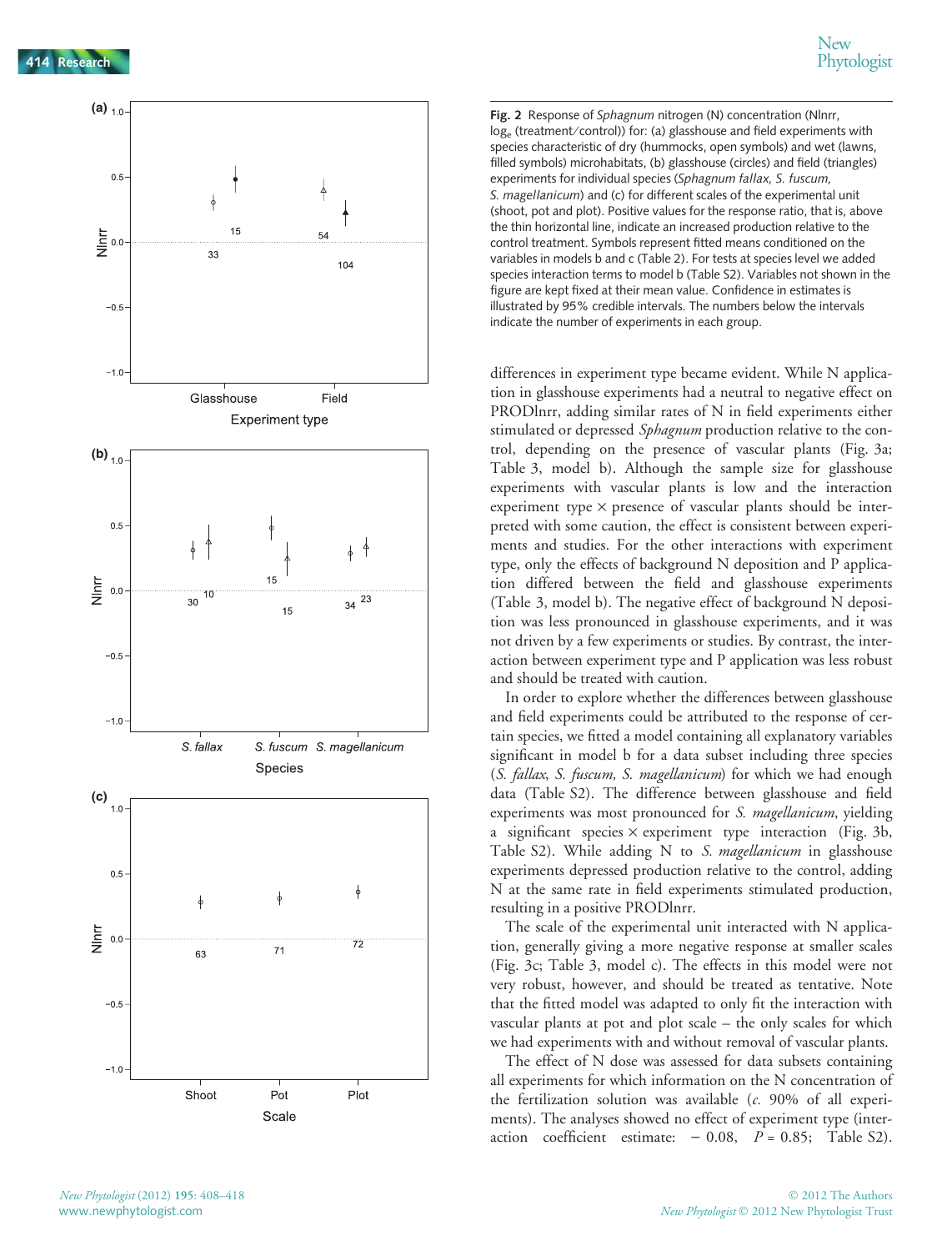

Fig. 3 Response of Sphagnum production (PRODInrr, log<sub>e</sub> (treatment/control)) for: (a) glasshouse and field experiments without (open symbols) and with (filled symbols) vascular plants, (b) glasshouse (circles) and field (triangles) experiments for individual species (Sphagnum fallax, S. fuscum, S. magellanicum) and (c) for different scales of the experimental unit (shoot, pot, plot and field) without (open symbol) and with (filled symbol) vascular plants. Note: these categories could be distinguished for the pot and plot scale only. Positive values for the response ratio, that is, over the thin horizontal line, indicate an increased production relative to the control treatment. Symbols represent fitted means conditioned on the variables in models b and c (Table 3). For tests at species level we added species interaction terms to model b (Table S2). Variables not shown in the figure are kept fixed at their mean value. Confidence in estimates is illustrated by 95% credible intervals. The numbers below the intervals indicate the number of experiments in each group.

Likewise, no clear effect of N form could be detected; However, as most experiments used  $NH<sub>4</sub>NO<sub>3</sub>$ , these results should be treated with caution (Table S2). Finally, we tested if the difference between glasshouse and field experiments could be related to differences in absolute production because one could argue that the variability of low production rates may be less than that of high production rates. However, when comparing production in control treatments between glasshouse and field experiments, there was no indication of such bias (mean ± SD; glasshouse: 215  $\pm$  155 g m<sup>-2</sup> yr<sup>-1</sup>, field: 229  $\pm$  207 g m<sup>-2</sup> yr<sup>-1</sup>).

# **Discussion**

## How similar are the outcomes of glasshouse and field experiments?

The response of *Sphagnum* N concentration to N application was similar between glasshouse and field experiments, suggesting that glasshouse studies are suitable for detailed physiological investigations on Sphagnum N uptake and assimilation. The response of Sphagnum production, however, diverged between the experiment types in several important respects. Glasshouse experiments overestimated the negative N-effect on production compared to field experiments in the absence of vascular plant shoots, but underestimated the effect of adding N with vascular plant shoots present. The discrepancy between glasshouse and field experiments was particularly evident at species level where, on average, adding N stimulated production of S. magellanicum in the field, but depressed production in the glasshouse. The above implies that an important component of the N-effect mediated through vascular plants cannot be studied in glasshouse experiments until we understand the mechanisms underlying the interaction with vascular plants better. Similar discrepancies between glasshouse and field experiments when assessing direct and indirect effects of perturbations can be found in other studies, although such effects have hitherto received little attention in plant ecology. For example, in a recent meta-analysis on the effects of water and light on plant performance, Holmgren et al. (2011) showed that physiological (direct) effects were very similar between glasshouse and field experiments, whereas seedling survival (indirect effect) was not.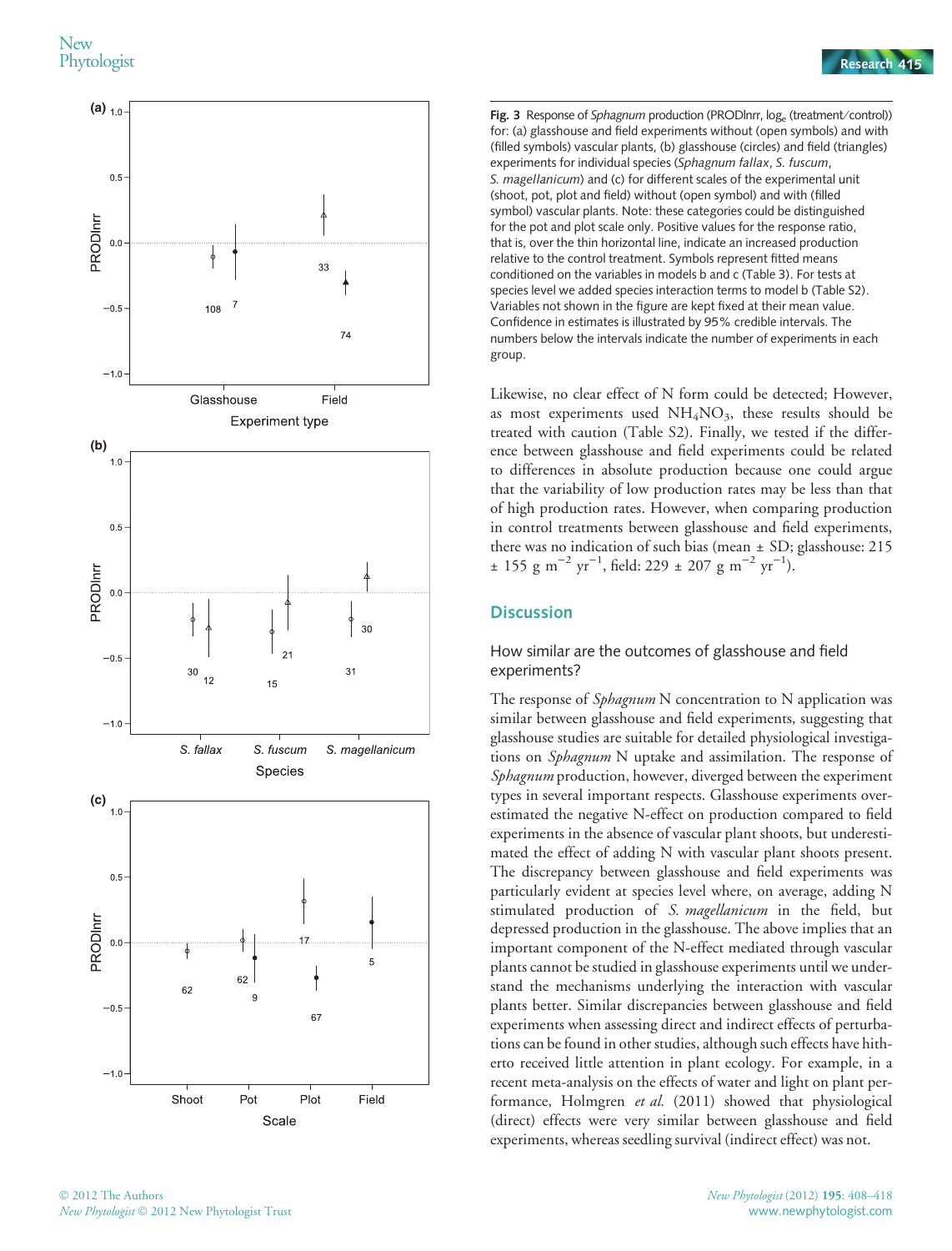We hypothesized that the responses of *Sphagnum* production (PRODlnrr) and tissue N concentration (Nlnrr) in the glasshouse would be modified by the same variables that operate in field experiments. For some variables, the effect was consistent between approaches: in both glasshouse and field experiments production decreased more at high than at low rates of N application. Most other variables, such as presence of vascular plants (PRODlnrr, not significant in glasshouse), temperature (PRODlnrr, not significant in glasshouse), P application (PRODlnrr, weaker effect in glasshouse), background N deposition (PRODlnrr, weaker effect in glasshouse) and microhabitat (Nlnrr, positive in glasshouse, negative in field) were of less significance in the glasshouse than in the field. The reasons behind the lack of sensitivity in the glasshouse remain speculative. Either these variables are mainly controlled for in glasshouse experiments (background N deposition), take effect at time scales beyond the duration of most glasshouse experiments, are mediated through other factors controlled for in glasshouse experiments (presence of vascular plants, temperature, microhabitat), are not fully comparable between the experiment types (temperature, microhabitat), or results reflect a limited amount of data. Sensitivity analyses suggested that the absence of a P effect in the glasshouse is driven by a few influential experiments only. The other effects were fairly robust, however, suggesting alternative explanations. The most interesting difference with field experiments, the vascular plant effect aside, is the absence of an interaction between N application and temperature in glasshouse experiments. Assuming we can equate the effect of average glasshouse temperature with that of mean July temperature, the absence of a temperature effect in glasshouse experiments suggests that the temperature sensitivity reported for field fertilization experiments (Limpens et al., 2011), is likely an indirect effect mediated through other (environmental) factors and not a direct effect of temperature-induced changes in respiration or photosynthetic activity (Limpens et al., 2011). The above clearly highlights the current lack of experiments targeted at elucidating interactions between N application and other environmental variables. In view of the potential consequences of such interactions for the C sequestration potential of peat bogs (Limpens et al., 2011), this lack of mechanistic knowledge is worrying.

#### Why do glasshouse experiments give different results?

Glasshouse experiments underestimated the (indirect) effect of adding N compared to field experiments when vascular plant shoots are present, indicating that the vascular plant effect found in field experiments at sparse cover is not so much a consequence of competitive interaction, but, rather, it is more likely to be mediated through other factors controlled for in glasshouse experiments. The presence of vascular plant shoots in the field could potentially aggravate the effect of N by increasing interception of snow (Dorrepaal et al., 2003) dry N deposition (Limpens et al., 2004) or, perhaps, enable more intensive competition with algae (Gilbert et al., 1998) by altering the microclimate (Chong et al., 2012). Why the direct effect of adding N in the absence of vascular plant shoots was overestimated in the glasshouse

compared to the field remains speculative. The contrasting response cannot be attributed to differences in overall production, at least not under our assumptions that 6 months in the glasshouse equalled one growing season in the field.

One explanation could be that the frequent application of low doses of N characteristic of glasshouse experiments has a more negative effect than infrequent application of high doses common in field experiments. As we found no indication of interactions with N dose and N frequency, this explanation seems unlikely. Another explanation could be that N uptake, or N mineralization, was higher in the glasshouse than in the field, resulting in N saturation and associated negative effects occurring more rapidly (Limpens et al., 2011). Although the relationship between N influx and the response of *Sphagnum* N concentration seemed to be more linear in the glasshouse, suggestive of more efficient N uptake, there was no consistent difference in unstandardized Sphagnum N concentrations between glasshouse and field experiments (Fig. 1).

Alternatively, the deviating microclimate (low light intensity, low relative humidity, absence of seasonality) in glasshouse experiments may have interacted with the N effect, particularly because Sphagnum performance is sensitive to microclimate (Chong et al., 2012). Although most Sphagnum species saturate photosynthesis at low to intermediate photosynthetically active radiation (PAR) up to 550 µmol m<sup>-2</sup> s<sup>-1</sup> (Marchall & Proctor, 2004; Hájek et al., 2009), light intensities in glasshouse experiments are often lower. The latter particularly applies to glasshouse experiments conducted in winter and climate chamber experiments where the only source of light is artificial. As such we cannot exclude that at low light different N allocation patterns (Harley et al., 1986) or, perhaps, changes in leaf morphology (Manninen et al., 2011) may have interacted with N addition, even though recent evidence for S. capillifolium suggests otherwise (Bonnett et al., 2010) and photosynthetic capacity is not negatively affected by N application in glasshouse or field experiments (Granath et al., 2009, 2012). Interactions between N influx and microclimate may also explain the contrasting response of production between glasshouse and field experiments observed for S. magellanicum (Fig. 2b). For this species, adding the same amount of N depressed production in the glasshouse, but stimulated production in the field, despite controlling for differences in environmental variables. Changes in the sign of responses clearly indicate that the production response to N in the glasshouse was constrained compared with responses in the field. Glasshouse experiments focusing on the effect of adding N on Sphagnum at contrasting irradiance levels (Bonnett et al., 2010) may help to explain some of the uncertainty regarding the underlying mechanisms.

#### Do scale or organizational complexity matter?

Organizational complexity affected the response of Sphagnum production to N additions, but neither scale nor organizational complexity modified the response of *Sphagnum* N concentration. The response of Sphagnum N concentration to adding N was similar among shoot, pot or plot experiments, corroborating the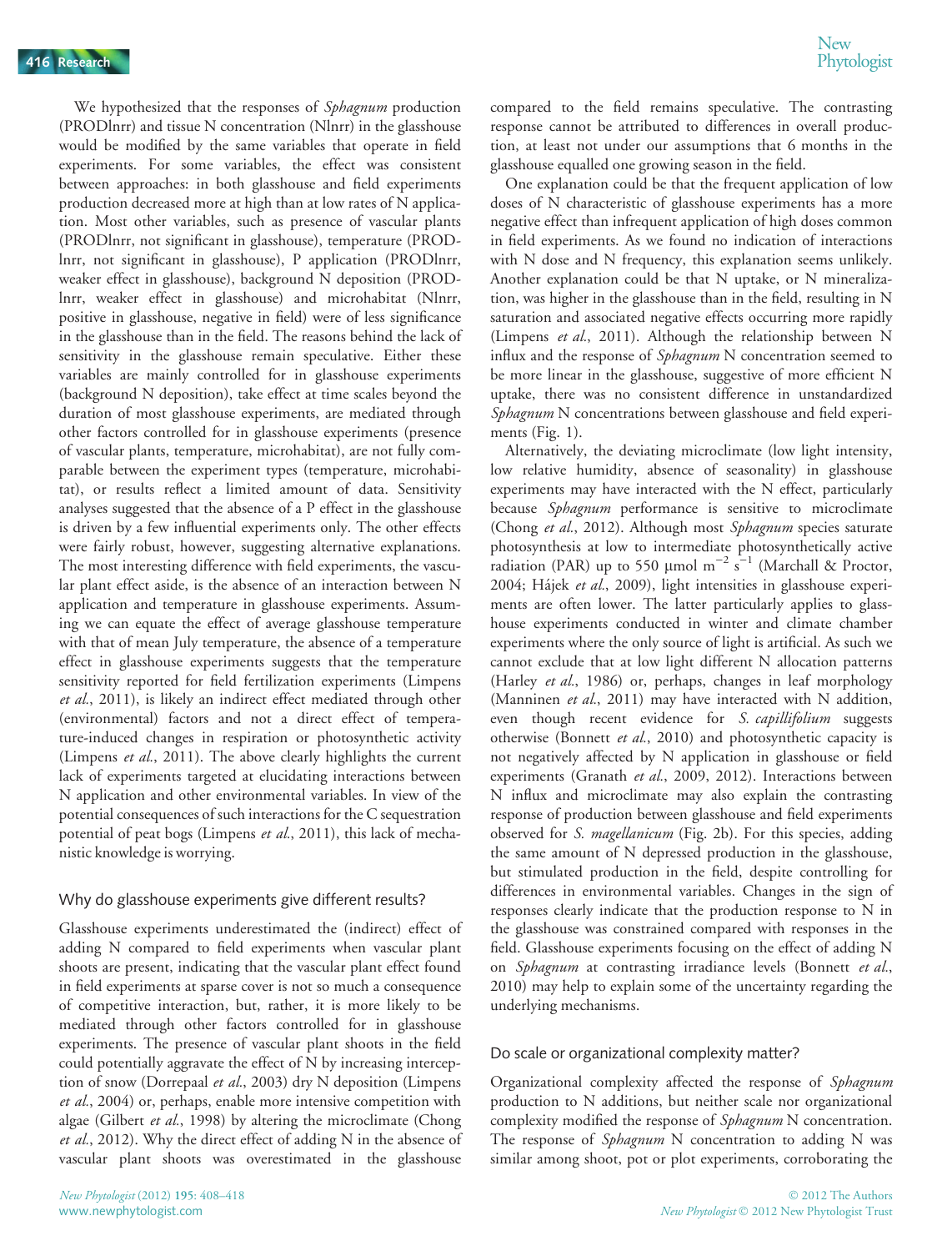direct cause–effect relationship between N deposition and tissue N concentration of bryophytes (Markert et al., 2003). The main process determining the tissue N concentration, N uptake by Sphagnum, is the same for a single shoot, hummock or carpet and, thus, relatively insensitive to the type of experiment, its scale or the organizational complexity (Levin, 1992; Englund & Cooper, 2003). By contrast, the response of production to N application turned out to be far more sensitive to differences in experimental approach, reflecting its more indirect relationship with N deposition (Manning et al., 2006). While removing vascular plant shoots, that is, reducing organizational complexity, affected the direction of the response of production to N application (qualitative response; Irvine et al., 2004), the scale of the experimental unit only affected the strength of the response (quantitative response). The negligible effect of scale in assessing qualitative responses to N application corroborates earlier work by Wiedermann et al. (2008) who found high correspondence between N effects in a medium-scale field N application experiment and a large-scale field survey along a N deposition gradient in Sweden in the presence of vascular plants.

## Conclusion

Glasshouse and field experiments gave similar qualitative and quantitative estimates of changes in Sphagnum N concentration in response to adding N. However, glasshouse-based estimates of changes in production, even qualitative assessments, diverged from field experiments owing to a stronger N effect on the production response in the absence of vascular plants in the glasshouse, presumably caused by the artificial microclimate; and a weaker N effect in the presence of vascular plants compared to field experiments. Thus, although we need glasshouse experiments to study the effects of interacting environmental factors on the response of Sphagnum to increased N deposition, we need field experiments to properly quantify these effects.

#### Acknowledgements

We are indebted to Dr John Stevens for his statistical advice on meta-regressions. We thank Uppsala University and Wageningen University for facilitating contact between the lead authors. Finally, a warm thanks to all researchers and sponsors associated with the N application experiments included in this metaanalysis: without their work and support, ours would not have been possible.

## References

- Bobbink R, Hicks K, Galloway J, Spranger T, Alkemade R, Ashmore M, Bustamante M, Cinderby S, Davidson E, Dentener F et al. 2010. Global assessment of nitrogen deposition effects on terrestrial plant diversity: a synthesis. Ecological Applications 20: 30–59.
- Bonnett SAF, Ostle N, Freeman C. 2010. Short term effect of deep shade and enhanced nitrogen supply on Sphagnum capillifolium morphophysiology. Plant Ecology 207: 347–358.
- Bragazza L, Limpens J, Gerdol R, Grosvernier P, Ha´jek M, Hajkova P, Iacumin P, Kutnar L, Rydin H, Tahvanainen T. 2005. Nitrogen content and  $\delta^{15}N$



signature of ombrotrophic Sphagnum plants in Europe: to what extent is the increasing atmospheric N deposition altering the N-status of nutrient-poor mires? Global Change Biology 11: 106–114.

- Chong M, Humphreys ER, Moore TR. 2012. Microclimatic responses to increasing shrub cover and its effect on  $Sphagnum$  CO<sub>2</sub> exchange in an ombrotrophic bog. Ecoscience, in press.
- Dise NB. 2009. Peatland response to global change. Science 326: 810-811.
- Dise NB, Phoenix GK. 2011. Peatlands in a changing world. New Phytologist 191: 309–311.
- Dorrepaal E, Aerts R, Cornelissen JHC, Callaghan TV, Van Logtestijn RSP. 2003. Summer warming and increased winter snow cover affect Sphagnum fuscum growth, structure and production in a sub-arctic bog. Global Change Biology 10: 93–104.
- Efron B, Tibshirani R. 1993. An introduction to the bootstrap. New York, NY, USA: Chapman and Hall.
- Englund G, Cooper SD. 2003. Scale effects and extrapolations in ecological experiments. Advances in Ecological Research 33: 161–202.
- Freeman C, Fenner N, Ostle NJ, Kang H, Dowrick DJ, Reynolds B, Lock MA, Sleep D, Hughes S, Hudson J. 2004. Export of dissolved organic carbon from peatlands under elevated carbon dioxide levels. Nature 430: 195-198.
- Frolking S, Roulet NT. 2007. Holocene radiative forcing impact of northern peatland carbon accumulation and methane emissions. Global Change Biology 13: 1079–1088.
- Galloway JN, Townsend AR, Erisman JW, Becunda M, Cai Z, Freney JR, Martinelli LA, Seitzinger SP, Sutton MA. 2008. Transformation of the nitrogen cycle: recent trends, questions, and potential solutions. Science 320: 889–892.
- Gelman A. 2008. Scaling regression inputs by dividing by two standard deviations. Statistics in Medicine 27: 2865–2873.
- Gilbert D, Amblard C, Bourdier G, Francez A-J. 1998. Short-term effect of nitrogen enrichment on the microbial communities of a peatland. Hydrobiologia 373: 111–119.
- Granath G, Strengbom J, Rydin H. 2012. Direct physiological effects of nitrogen on Sphagnum: a greenhouse experiment. Functional Ecology 26: 353–364.
- Granath G, Wiedermann MM, Strengbom J. 2009. Physiological responses to nitrogen and sulphur addition and raised temperature in Sphagnum balticum. Oecologia 161: 481–490.
- Gurevitch J, Hedges V. 1999. Statistical issues in ecological meta-analyses. Ecology 80: 1142–1149.
- Gurevitch J, Mengersen K. 2010. A statistical view of synthesizing patterns of species richness along productivity gradients: devils, forests, and trees. Ecology 91: 2553–2560.
- Hájek T, Tuittila E-S, Ilomets M, Laiho R. 2009. Light responses of mire mosses - a key to survival after water-level drawdown? Oikos 118: 240-250.
- Harley PC, Tenhunen JD, Murray KJ, Beyers J. 1986. Irradiance and temperature effects on photosynthesis of tussock tundra Sphagnum mosses from the foothills of the Philip Smith mountains, Alaska. Oecologia 79: 251–259.
- Harrell FE. 2001. Regression modeling strategies: with applications to linear models, logistic regression, and survival analysis. New York, NY, USA: Springer-Verlag.
- Hautier Y, Niklaus PA, Hector A. 2009. Competition for light causes plant biodiversity loss after eutrophication. Science 324: 636–638.
- Hedges LV, Gurevitch J, Curtis PS. 1999. The meta-analysis of response ratios in experimental ecology. Ecology 80: 1150–1156.
- Hedges LV, Tipton E, Johnson MC. 2010. Robust variance estimation in meta-regression with dependent effect size estimates. Research Synthesis Methods 1: 39–65.
- Holmgren M, Gomez-Aparicio L, Quero JL, Valladares F. 2011. Non-linear effects of drought under shade: reconciling physiological and ecological models in plant communities. Oecologia. doi: 10.1007/s00442-011-2196-5.
- IPCC. 2007. Solomon S, Qin D, Manning M, Chen Z, Marquis M, Averyt KB, Tignor M, Miller HL, eds. Climate change 2007: the physical science basis. Contribution of Working Group I to the fourth assessment report of the Intergovernmental Panel on Climate Change. Cambridge, UK & New York, NY, USA: Cambridge University Press.